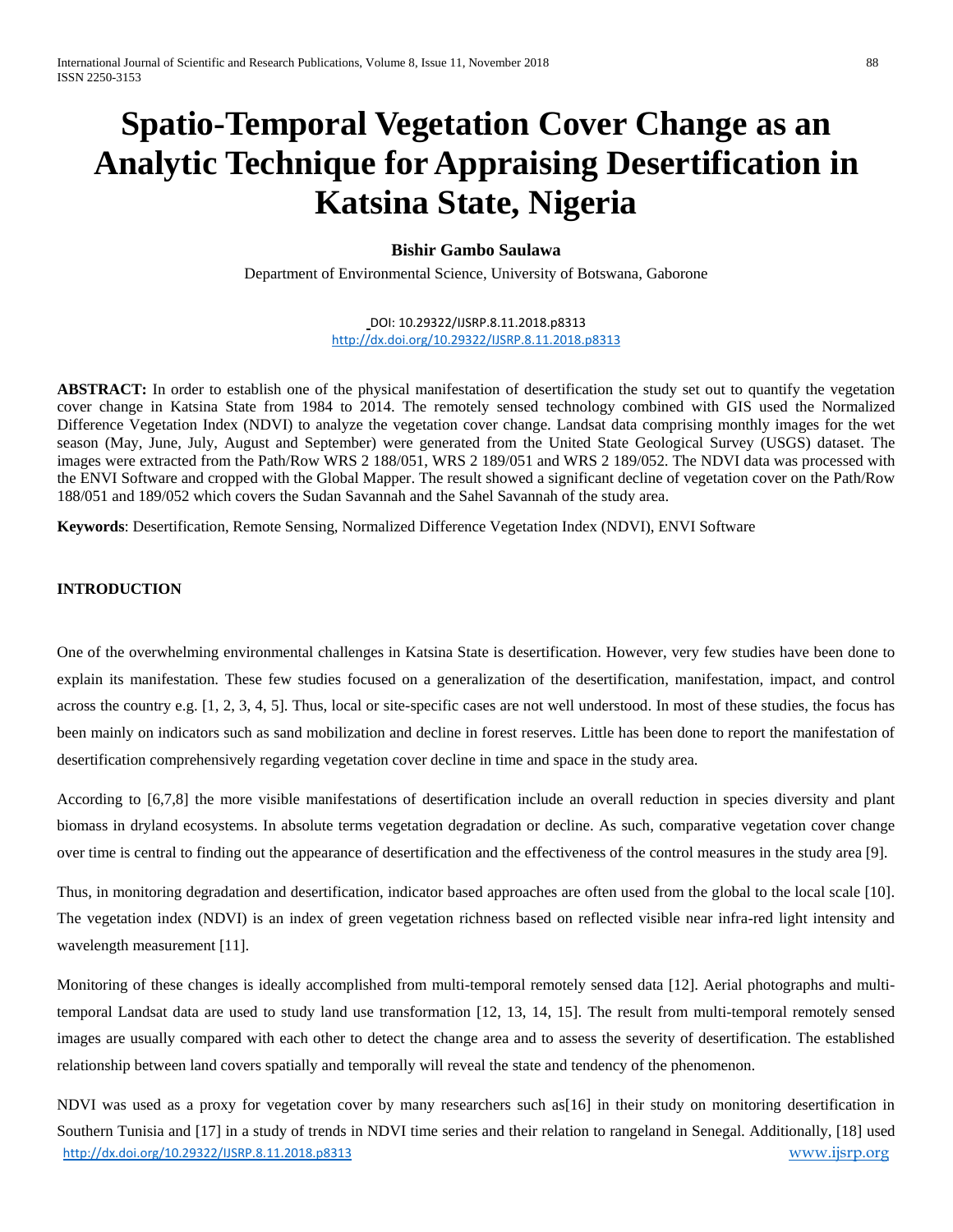NDVI in remote sensing and change detection in rangeland; [19] in their work on monitoring desertification in Central Asia and Western China using long-term NOAA-AVHRR NDVI time-series data. The NDVI was also used by [11] in their work on regional desertification; [20] in West Africa on desertification, drought and surface vegetation; [21] in their work in Morocco. This study used NDVI as a proxy for vegetation cover change.

# **MATERIALS AND METHODS**

The data for changes in vegetation was determined using remotely sensed NDVI data to assess manifestations of desertification and effectiveness of control measures. Since the early 1980s, remote sensing has played a significant role in the acquisition of spaciotemporal data [22]. The fluctuation in vegetation cover can be monitored by the use of NOAA's Advanced Very High-Resolution Radiometer (AVHRR).. Landsat data comprising monthly images of NDVI for wet season (May, June, July, August and September) were generated for the years 1984 and 2014 of the study area from the United States Geological Survey (USGS) dataset. It is a reliable dataset which has produced 1km advanced very high-resolution radiometer (AVHRR) satellite datasets. The dataset is comprised of a time series of weekly, bi-weekly vegetation condition or greenness composite based on the NDVI. The dataset consists of a global collection of ortho-rectified cloud-free Landsat images from 1999 to date. The choice of the years 1984 and 2014 is predicated on the need to handle and analyse the data with a certain degree of accuracy.



Figure 1 Land sat Scenes of Nigeria

As a result, images accessed from the 1984 and 2014 were used which allowed the study to fulfil the objective of defining the vegetation change over the envisaged thirty years'. The Julian date in Table 1 and the Path/ Row/Images in Table 2 validate the accuracy of the data used for the examination.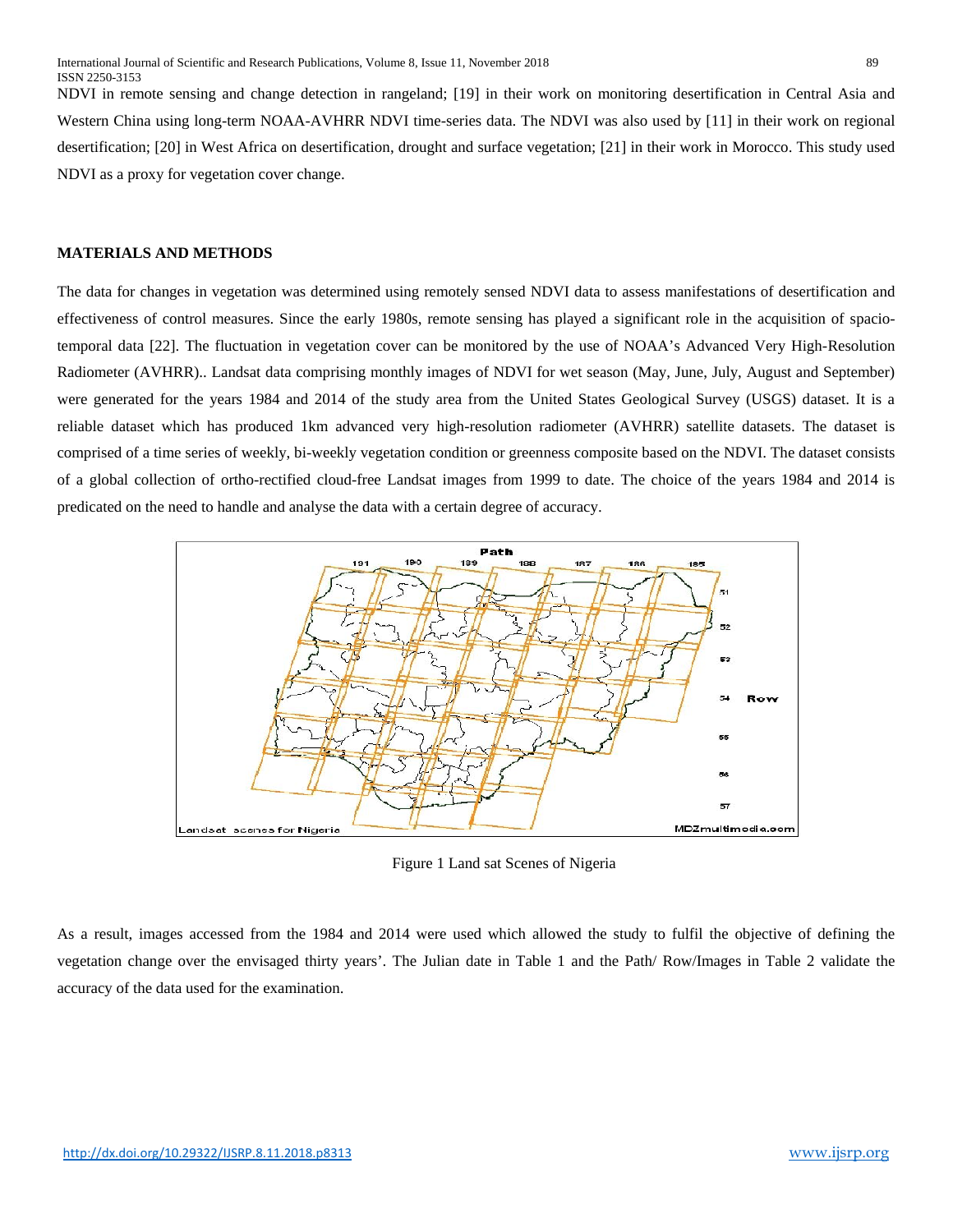#### Table 1 Julian Dates

| <b>YEAR</b> | May         | June        | <b>July</b> | August      | September   |
|-------------|-------------|-------------|-------------|-------------|-------------|
| Normal Year | $121 - 151$ | $152 - 181$ | 182 - 212   | $213 - 243$ | $244 - 273$ |
| Leap Year   | $122 - 152$ | $153 - 182$ | $183 - 213$ | $214 - 244$ | $245 - 274$ |

Source[: http://landweb.nascom.nasa.gov/browse/calendar.html](http://landweb.nascom.nasa.gov/browse/calendar.html)

The data were collected from the following Path/ Row for the images of 1984 and 2014 as tabulated in Table 2 below:

Table 2 Path/Row/Images-1984 and 2014

| Path/Row     | Images $(1984)$       | Images $(2014)$       |
|--------------|-----------------------|-----------------------|
| WRS2 188/051 | LT51880511984252XXX04 | LE71880512014134ASN00 |
|              |                       | LE71880512014262ASN00 |
| WRS2 189/051 | LM51890511984179AAA03 | LE71890512014269ASN00 |
|              | LT51890511984179XXX04 | LE71890512014141SG101 |
|              |                       | LE71890512014157ASN00 |
| WRS2 189/052 | LT51890521984179XXX03 | LE71890522014141SG100 |
|              |                       | LE71890522014269ASN00 |

## **RESULT/ANALYSIS**

Visualization and analysis of available data were carried out using image processing and analysis tools integrated with GIS. The Image processing of NDVI data obtained from USGS dataset was carried out with ENVI software, best suited to process satellite images and further cropping of the images in the Global Mapper. The study was predicated on changes in vegetation cover over a 30 year period from 1984-2014 to handle and analyze the data with some degree of accuracy. The path/rows in the study area are 188/051, 189/051 and 189/052 by WRS 2 standard. The available scene/images for 1984 and 2014 were accessed and analyzed consistent with the objective of the study to detect vegetation cover change over time in the study area



Chart of the raw data processing in the ENVI software

### Source: Field Survey (2015)

The images were extracted from the study area (5 images, each for1984 and 2014). The layer stacking tool was then applied to import all the five images per year into one output as shown in Figure 2 above. The Landsat data was independently classified based on NDVI values ranging from -1 to + 1 using a Global Mapper. The water and cloud reflect more in the visible band than they do in the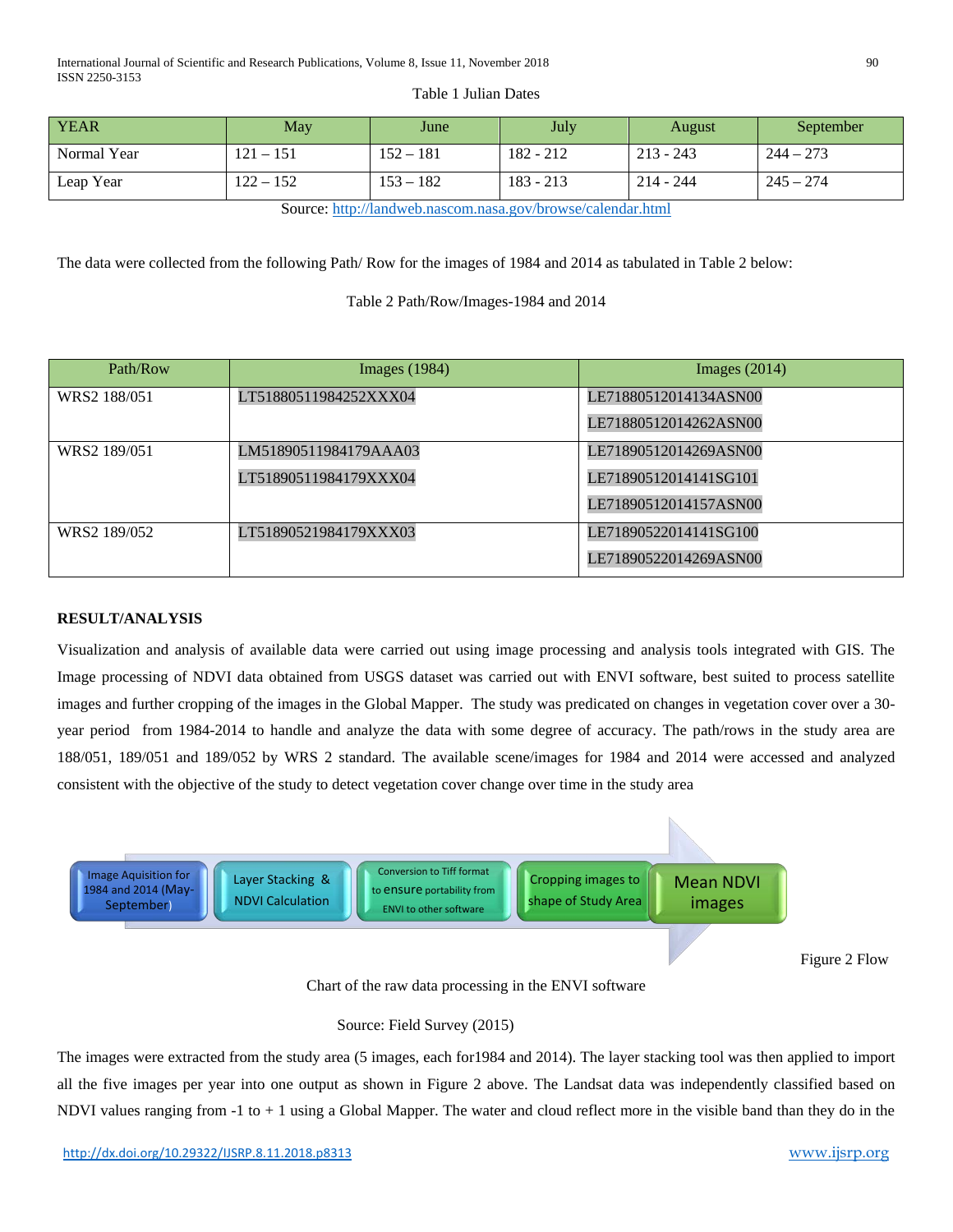near infrared band; therefore, they have negative NDVI values, whereas bare soils and rock have an NDVI value around zero. Healthy green vegetation, on the other hand, has a stronger infra-red reflectance thereby providing NDVI values close to +1 [23, 24].

The computed NDVI values are consistent with the general savannah ecology of dense to a sparse vegetation pattern from the south to northern part of the study area. Figures 3 and 4 show the mean NDVI images for the years 1984 and 2014. The NDVI values for 1984 range between -1 to +1 for the study area across the agro-ecological zones. However, the values for 2014 showed significant variation, especially in the northern parts of the study area on Path/Row 189/051 where NDVI values range between -0.400 and +0.480 and on path/row 188/051 with values of -.0500 to -0.520 as elaborated in Table 3. Without a doubt, the period 2014 reveals an increase in the bare lands as well as reduced vegetation cover in the Northern parts of the study area, which represents the Sahel and Sudan Savannah. The study conducted in Mau complex, Kenya by [25] equally showed that similar changes in vegetation cover had occurred and resulted in the forest cover reduction between 1973 to the year 2010. Further, the findings reflected an assessment of the effect of desertification in Yobe State, Nigeria by [26], which revealed a similar pattern of tremendous increase in the bare surface between 1986 and 2009. The findings further trail the line of argument of [27] in a similar case in Burkina Faso, which posited that the loss of recovery potential of the bare soils in spite of increased rainfall shows the irreversibility, and thus the human factor in the observed land degradation.

Table 3 Calculated NDVI Values for 1984 and 2014

| Path/Row | 1984      | 2014              |
|----------|-----------|-------------------|
| 188/051  | $-1 - +1$ | $-0.500 - +0.520$ |
| 189/051  | $-1 - +1$ | $-0.400 - +0.480$ |
| 189/052  | $-1 - +1$ | $-1 - +1$         |



Source: Field Survey (2015)

Figure 3 Mean NDVI Katsina \_1984(Red)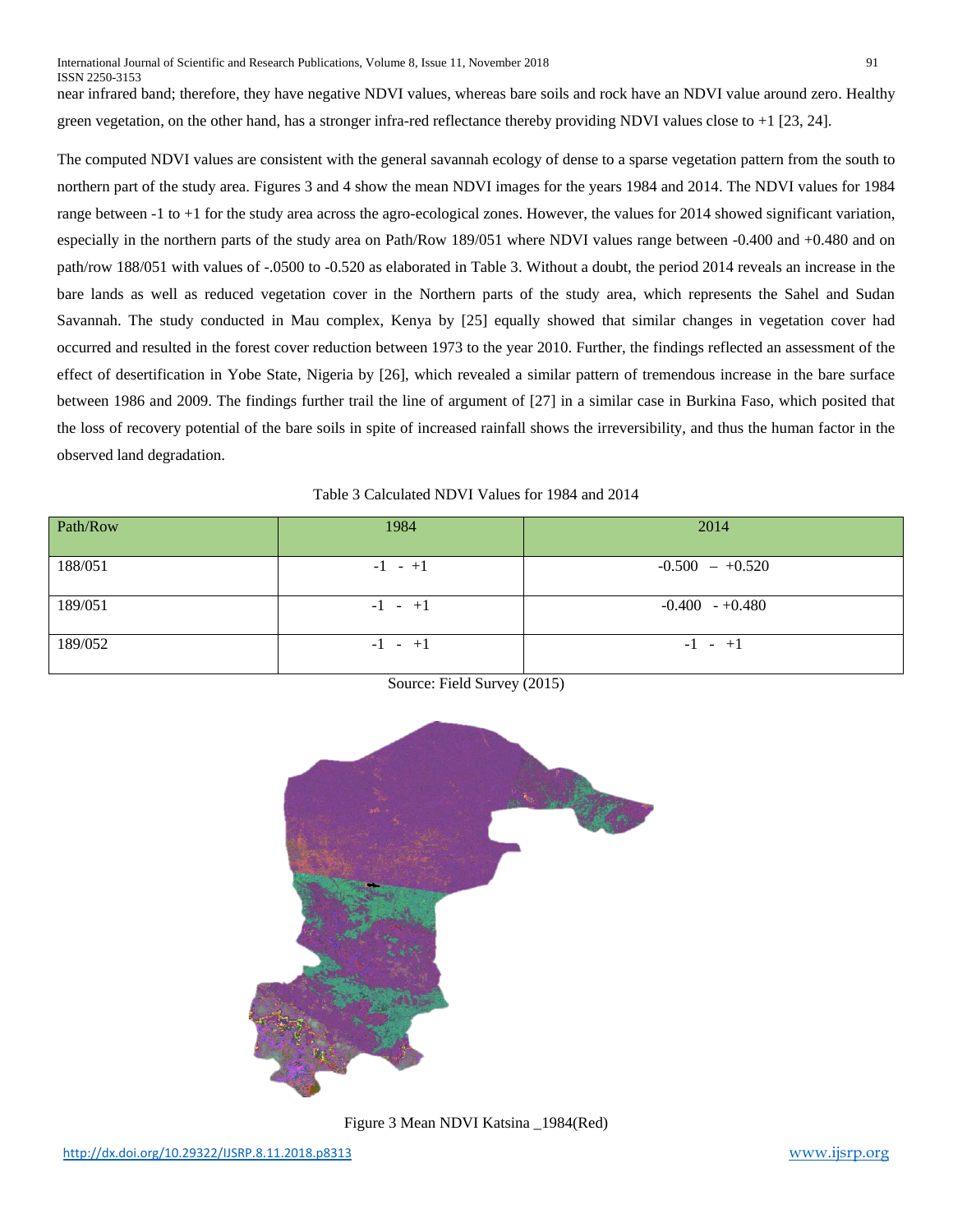

Figure 4 Mean NDVI KT\_2014 (Enhanced) Source: Field Survey (2015)

#### **CONCLUSION**

It could be deduced that the apparent vegetation cover decline from 1984-2014 in the study area have an effect on life supporting abilities of the ecosystem, human health and on the economic and social performance of the farming families. In simplistic terms there had been a 52%-60% decline of vegetation cover in the path/row 189/051 and 48%- 50% in the path/row 188/051 of the study area, which represented the Northern part of the State covering a part of the Sudan Savannah and the totality of the Sahel Savannah zone. It is as a result of the decline in vegetation cover that some of the livelihood undertakings and strategies are affected in the study area. The vegetation cover plays an important role in soil retention. The land of the study area is exposed to wind and water erosion as a result of the vegetation cover decline and thus, could not provide the required provisioning, regulating and supporting services for the enhancement of the livelihoods of the farming families. Where such conditions of degradation occur whether in arid, semi-arid and/or dry sub-humid regions as result of climatic variations or human influence, desertification become fully well-defined.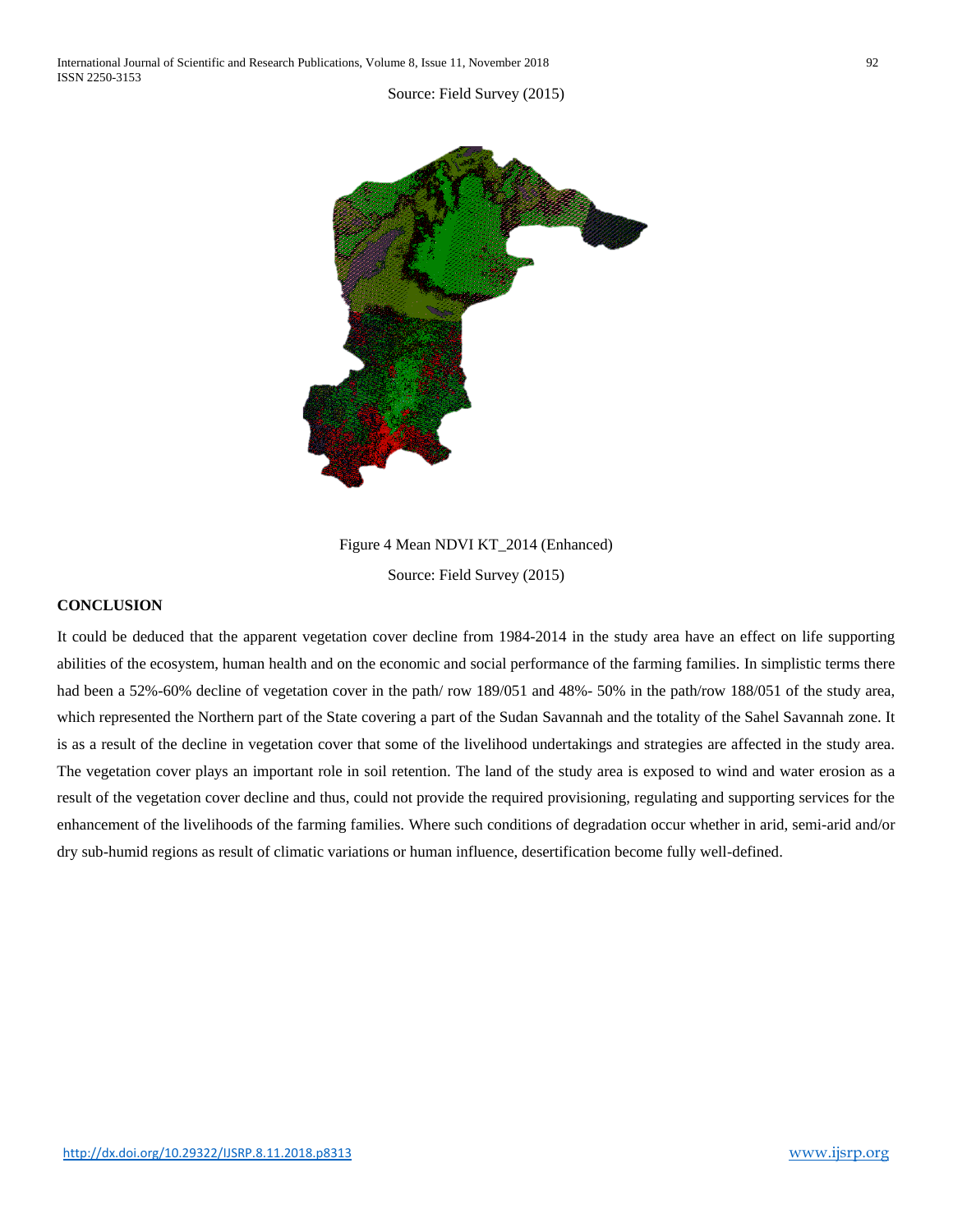## **REFERENCES**

[1] Oladipo E.O. (1993). A Comprehensive Approach to Drought and Desertification in Northern Nigeria. Natural Hazards 8, 235- 261 [2] FMEnv, (2012). Great Green Wall for the Sahara and Sahel Initiative. Federal Ministry of Environment, Nigeria [3] FGN (2012). Great Green Wall for the Sahara and Sahel Initiative. National Strategic Action Plan. Federal Ministry of Environment of Nigeria [4] Emeka, E.E. (2013). Drought and Desertification as they affect the Nigerian Environment. Journal of Environmental Management and Safety 4 (1), 45-54 [5] Thelma, M. N. (2015). Desertification in Northern Nigeria: Causes and implication for National food security. Peak Journal of social sciences and Humanities 3(2),22-31. [6] Williams, M.A.J. (2001). Interactions of Desertification and Climate: Present understanding of future research imperatives. Arid lands No. 49. [7] Oliver, J.E. (2005). The Encyclopedia of World Climatology. The Netherlands: Springer Science & Business. [8] Darkoh, M.B.K. (1989). Combating Desertification in the Southern Africa Region: An Updated Regional Assessment, Moscow/Nairobi: UNEP.

[9] Panah, Alabi S.K., Matinfar, H.R. & Khodaei, K. (2006). The Use of Remote Sensing Data and Geographic Information System in the Stud of Petroleum Mulch on Soil Surface and Sand Dune Fixation. Proceeding of the 2nd Workshop of the EARSel SIG on Land Use and Land Cover. Center for Remote Sensing of Land Surfaces. SIG on Land Use and Land Cover. Center for Remote Sensing of Land Surfaces,

Bonn. 122 132.

[10] Kairis, Or., Kosmas. Karavitis., Ch., Ritsema, C., Salvati, L., Acikalin, S., Alcala´, M., P. Alfama, P., Atlhopheng, J., Barrera, J., Belgacem, A., Sole´-Benet, A., Brito., J. Chaker, M., Chanda., Coelho, C., Darkoh, M.B • Diamantis, I., Ermolaeva, O. Fassouli, V., Fei, V.,Feng, J., Fernandez, F., Ferreira, A., Gokceoglu, C., Gonzalez, D., Gungor, H., Hessel.,. Juying, J. Khatteli, H., Khitrov, N., Kounalaki, Laouina • Lollino, P., Lopes, M., Magole, L., Medina, L Mendoza, M., Morais, P. Mulale, K., Ocakoglu, F., Ouessar, M., Ovalle, C., Perez, C., Perkins., • M. Polemio, F., Pozo, A., Prat, C., Qinke, Y., Ramos Ramos, J., Riquelme, J. Romanenkov, V., Rui, L. Santaloia,F., Sebego,R., Sghaier,M.,Silva,N. Sizemskaya,M.,Soares ,J.,Sonmez,H. Taamallah,H., Tezcan,L., Torri,D., Ungaro,F.,Valentes., de Vente.J., Zagal.,E., Zeiliguer ,A., Zhonging,W., & Ziogas (2013). Evaluation and Selection of indicators of land Degradation and

Desertification Monitoring. Types of Degradation, Causes and Implication for Management. Environmental Management., New York: Springer Science – Business, Media.

[11] Hellden U. & C. Tottrup (2008). Regional Desertification. Global Synthesis. Global and Planetary Change 64,169-176.

[12] Hellden, U. (1991). Desertification Monitoring. Time for an assessment? Ambio 20, 372-383.

[13] Reynolds J.F. & Smith, D.F. (Ed.) (2001). Global Desertification. Do Human's Cause Deserts? Report of the 88th Dahlem Workshop in Global Desertification. Dahlem University Press.

[14] MA (2005) Ecosystems and Human Well-being Desertification Synthesis, World Resource Institute, Washington DC.

[15] Panah, Alabi S.K., Matinfar, H.R. & Khodaei, K. (2006). The Use of Remote Sensing Data and Geographic Information System in the Stud of Petroleum Mulch on Soil Surface and Sand Dune Fixation. Proceeding of the 2nd Workshop of the EARSel SIG on Land Use and Land Cover. Center for Remote Sensing of Land Surfaces. Bonn. 122 132. SIG on Land Use and Land Cover. Center for Remote Sensing of Land Surfaces, Bonn. 122 132.

[16] Elmzoughi A., Zribi M. Abdelfattah R and Belhadi Z (2008). Using long term NOAA AVHRR NDVI time series data for desertification monitoring in southern Tunisia; Information and communication technology: from theory to application, ICTTA. Accessed via IEEE XPLORE on 17 /04/2014.